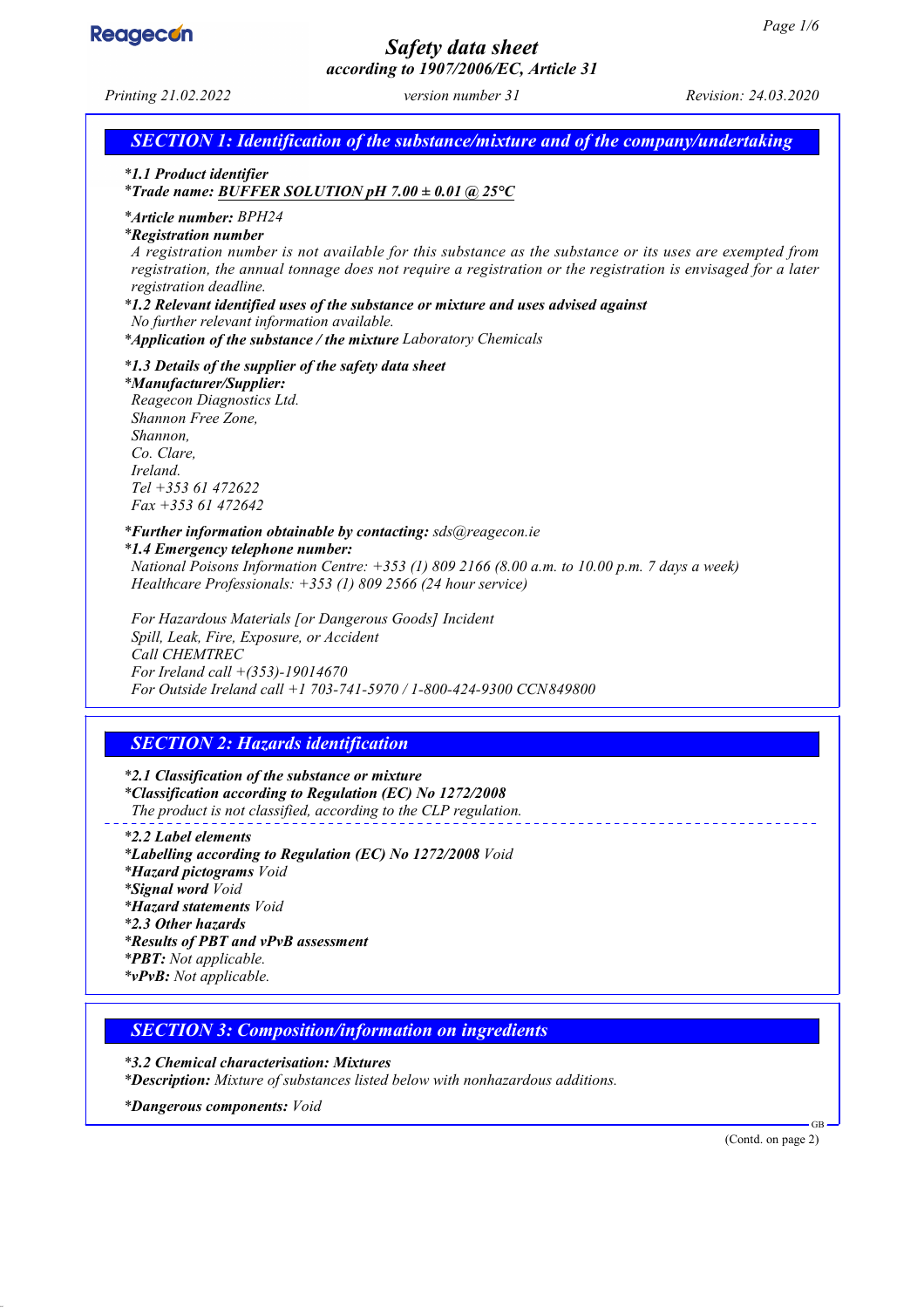# **Reagecon**

# *Safety data sheet according to 1907/2006/EC, Article 31*

*Printing 21.02.2022 version number 31 Revision: 24.03.2020*

### *Trade name: BUFFER SOLUTION pH 7.00 ± 0.01 @ 25°C*

(Contd. of page 1)

### *SECTION 4: First aid measures*

#### *\* 4.1 Description of first aid measures*

*\* General information: No special measures required.*

#### *\* After inhalation:*

*Provide fresh air, warmth and rest. When breathing is difficult, properly trained personnel may assist affected person by administering oxygen. Obtain medical attention if any discomfort continues.*

*\* After skin contact: Generally the product does not irritate the skin.*

*\* After eye contact:*

*Promptly wash eyes with plenty of water for up to 15 minutes. Open eyes wide apart and rinse well to remove any contact lenses. Do not remove contact lenses by hand. Continue to rinse. Get medical attention if symptoms persist.*

*\* After swallowing: If symptoms persist consult doctor.*

*\* 4.2 Most important symptoms and effects, both acute and delayed No further relevant information available.*

*\* 4.3 Indication of any immediate medical attention and special treatment needed*

*No further relevant information available.*

### *SECTION 5: Firefighting measures*

#### *\* 5.1 Extinguishing media*

*\* Suitable extinguishing agents:*

*Indications shall be given whether any extinguishing media are inappropriate for a particular situation involving the substance or mixture*

*Use fire extinguishing methods suitable to surrounding conditions.*

*\* 5.2 Special hazards arising from the substance or mixture No further relevant information available.*

#### *\* 5.3 Advice for firefighters*

#### *\* Protective equipment:*

*Fire fighters should wear complete protective clothing including self-contained breathing apparatus. Do not breathe fumes. Keep containers cool by spraying with water if exposed to fire. Avoid run off to waterways and sewers*

## *SECTION 6: Accidental release measures*

*\* 6.1 Personal precautions, protective equipment and emergency procedures Not required.*

*\* 6.2 Environmental precautions:*

*Dilute with plenty of water.*

*Do not allow to enter sewers/ surface or ground water.*

*\* 6.3 Methods and material for containment and cleaning up:*

*Absorb with liquid-binding material (sand, diatomite, acid binders, universal binders, sawdust).*

*\* 6.4 Reference to other sections*

*No dangerous substances are released.*

*See Section 7 for information on safe handling.*

*See Section 8 for information on personal protection equipment.*

*See Section 13 for disposal information.*

## *SECTION 7: Handling and storage*

*\* 7.1 Precautions for safe handling No special measures required.*

*\* Information about fire - and explosion protection: No special measures required.*

*\* 7.2 Conditions for safe storage, including any incompatibilities \* Storage:*

*\* Requirements to be met by storerooms and receptacles: No special requirements.*

*\* Information about storage in one common storage facility: Not required.*

*\* Further information about storage conditions: None.*

(Contd. on page 3)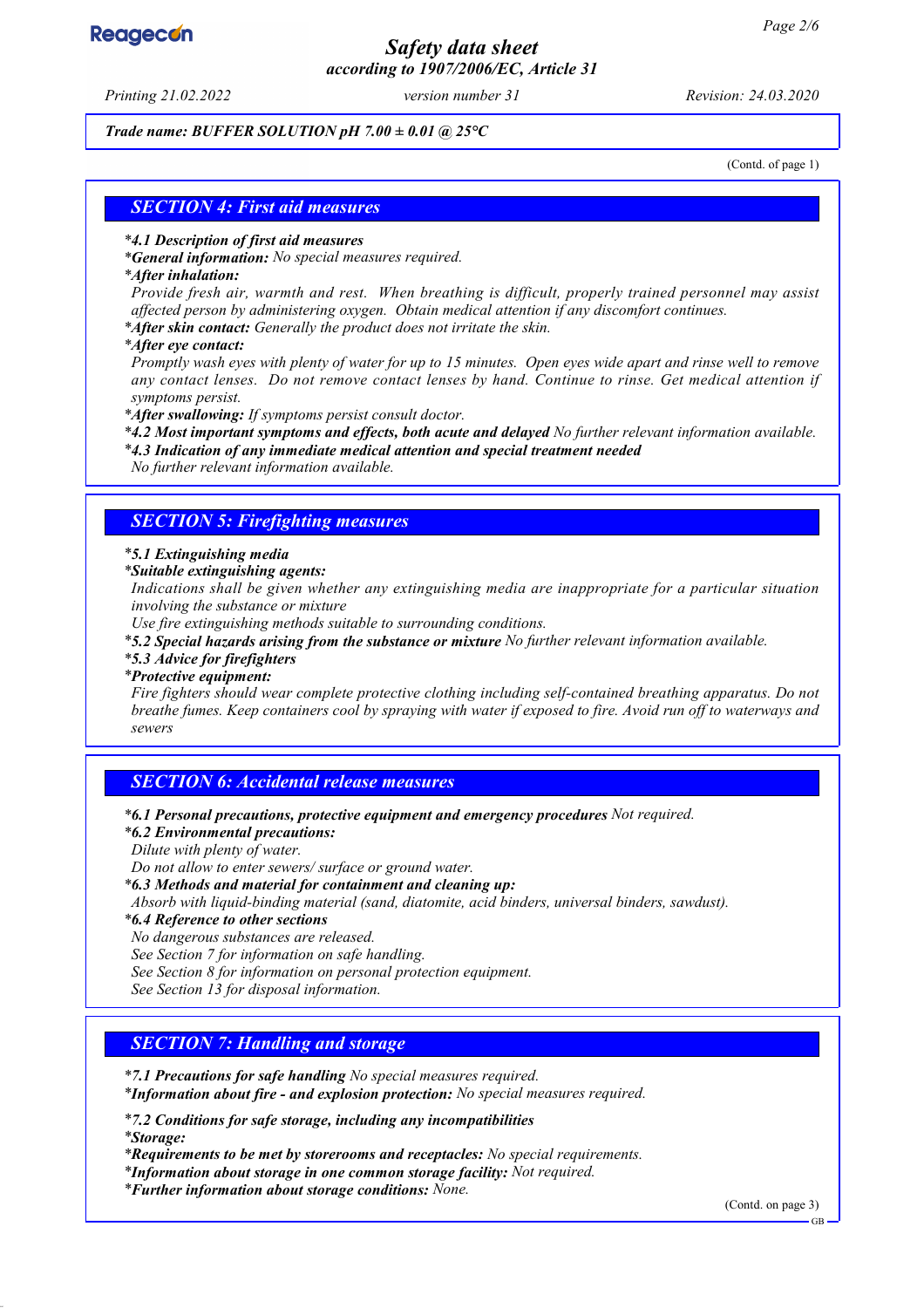# **Reagecon**

# *Safety data sheet according to 1907/2006/EC, Article 31*

*Printing 21.02.2022 version number 31 Revision: 24.03.2020*

*Trade name: BUFFER SOLUTION pH 7.00 ± 0.01 @ 25°C*

(Contd. of page 2)

*\* 7.3 Specific end use(s) No further relevant information available.*

## *SECTION 8: Exposure controls/personal protection*

#### *\* 8.1 Control parameters*

*\* Engineering Controls: No further data; see item 7.*

*\* Ingredients with limit values that require monitoring at the workplace:*

*The product does not contain any relevant quantities of materials with critical values that have to be monitored at the workplace.*

*\* Additional information: The lists valid during the making were used as basis.*

#### *\* 8.2 Exposure controls*

*\* Personal protective equipment:*

#### *\* General protective and hygienic measures:*

*The usual precautionary measures are to be adhered to when handling chemicals.*

*\* Respiratory protection: Not required.*

#### *\* Protection of hands:*

*The glove material has to be impermeable and resistant to the product/ the substance/ the preparation. Always ensure that gloves are inspected before use.*

*Selection of protective gloves must include consideration of the penetration times along with rates of diffusion and degradation. The selected glove should comply with the specifications of EU Directive 89/686/EEC and the standard EN374 derived from it.*

#### *\* Material of gloves*

*The selection of the suitable gloves does not only depend on the material, but also on further marks of quality and varies from manufacturer to manufacturer.*

*Gloves must be inspected prior to use. Use proper glove removal technique (without touching glove's outer surface) to avoid skin contact with this product. Dispose of contaminated gloves after use in accordance with applicable laws and good laboratory practices.*

*Wash and dry hands. The selected protective gloves have to satisfy the specifications of EU Directive 89/686/ EEC and the standard EN 374 derived from it.*

*Full contact Material: Nitrile rubber Minimum layer thickness: 0.11 mm Break through time: 480 min*

*Splash contact Material: Nitrile rubber Minimum layer thickness: 0.11 mm Break through time: 480 min*

*If used in solution, or mixed with other substances, and under conditions which differ from EN 374, contact the supplier of the CE approved gloves. This recommendation is advisory only and must be evaluated by an industrial hygienist and safety officer familiar with the specific situation of anticipated use by our customers. It should not be construed as offering an approval for any specific use scenario.*

#### *\* Penetration time of glove material*

*In the absence of data above, the exact break through time has to be sourced from the manufacturer of the protective gloves and has to be observed. \* Eye protection:*



*Goggles recommended during refilling: Use equipment for eye protection tested and approved under appropriate government standards such as NIOSH (US) or EN 166(EU)*

(Contd. on page 4)

GB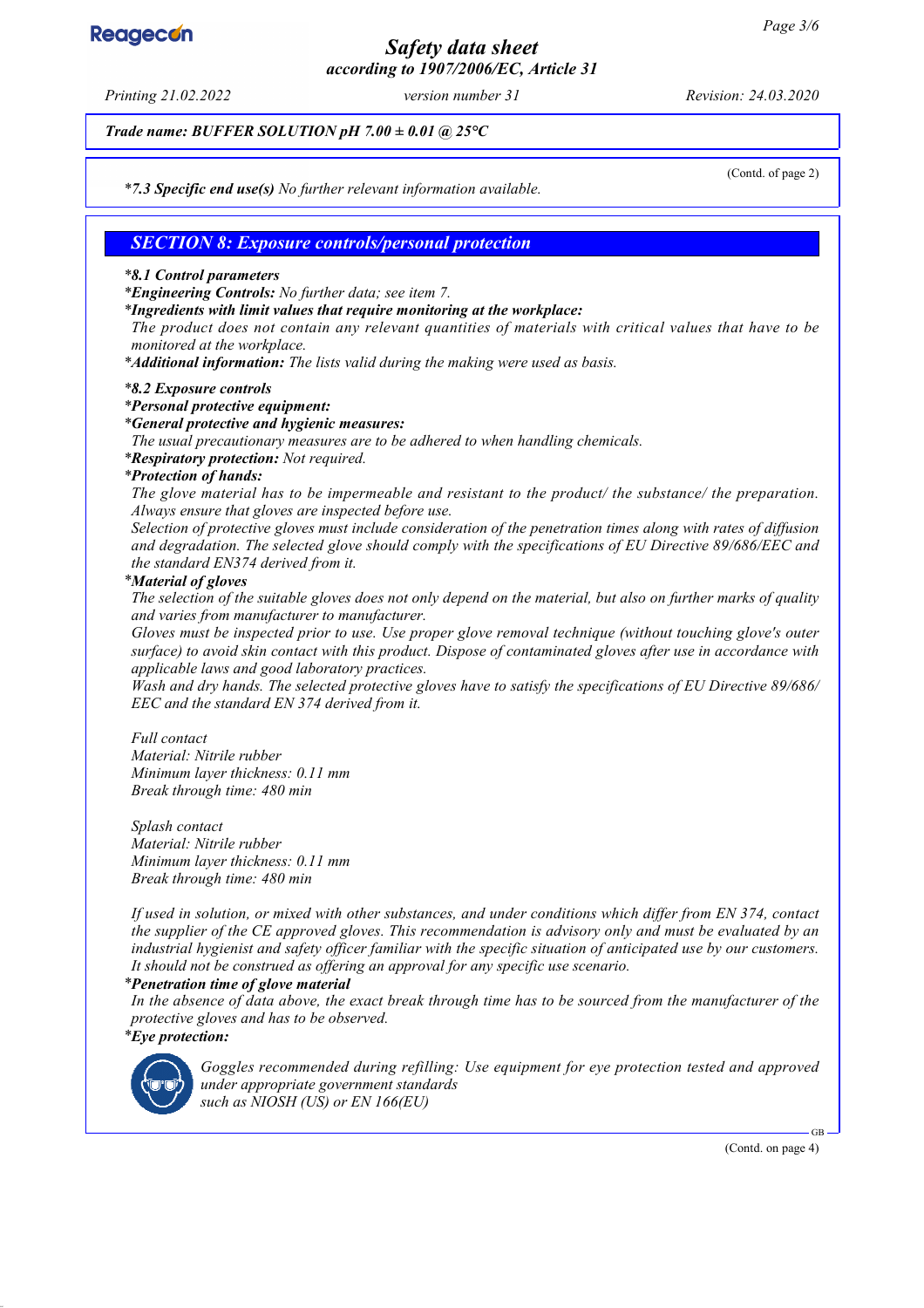# **Reagecon**

# *Safety data sheet according to 1907/2006/EC, Article 31*

*Printing 21.02.2022 version number 31 Revision: 24.03.2020*

### *Trade name: BUFFER SOLUTION pH 7.00 ± 0.01 @ 25°C*

(Contd. of page 3)

| <b>SECTION 9: Physical and chemical properties</b>                                                                |                                               |  |
|-------------------------------------------------------------------------------------------------------------------|-----------------------------------------------|--|
| *9.1 Information on basic physical and chemical properties<br><i>*General Information</i><br><i>*Appearance:</i>  |                                               |  |
| Form:                                                                                                             | Liquid                                        |  |
| Colour:                                                                                                           | According to product specification            |  |
| <i>*Odour:</i>                                                                                                    | Characteristic                                |  |
| <i>*Odour threshold:</i>                                                                                          | Not determined.                               |  |
| $*_{p}H$ -value:                                                                                                  | Not determined.                               |  |
| <i>*Change in condition</i><br>Melting point/freezing point:<br>Initial boiling point and boiling range: $100 °C$ | $\theta$ °C                                   |  |
| <i>*Flash point:</i>                                                                                              | Not applicable.                               |  |
| <i>*Flammability (solid, gas):</i>                                                                                | Not applicable.                               |  |
| <i>*Decomposition temperature:</i>                                                                                | Not determined.                               |  |
| *Auto-ignition temperature:                                                                                       | Product is not selfigniting.                  |  |
| <i>*Explosive properties:</i>                                                                                     | Product does not present an explosion hazard. |  |
| <i>*Explosion limits:</i>                                                                                         |                                               |  |
| Lower:                                                                                                            | Not determined.                               |  |
| <b>Upper:</b>                                                                                                     | Not determined.                               |  |
| *Vapour pressure at 20 $^{\circ}C$ :                                                                              | $23$ hPa                                      |  |
| <i>*Density:</i>                                                                                                  | Not determined.                               |  |
| <i>*Relative density</i>                                                                                          | Not determined.                               |  |
| <i>*Vapour density</i>                                                                                            | Not determined.                               |  |
| <i>*Evaporation rate</i>                                                                                          | Not determined.                               |  |
| *Solubility/ miscibility with                                                                                     |                                               |  |
| water:                                                                                                            | Fully miscible.                               |  |
| *Partition coefficient: n-octanol/water:                                                                          | Not determined.                               |  |
| *Viscosity:                                                                                                       |                                               |  |
| Dynamic:                                                                                                          | Not determined.                               |  |
| Kinematic:                                                                                                        | Not determined.                               |  |
| *9.2 Other information                                                                                            | No further relevant information available.    |  |

# *SECTION 10: Stability and reactivity*

*\* 10.1 Reactivity No further relevant information available.*

*\* 10.2 Chemical stability*

*\* Thermal decomposition / conditions to be avoided: No decomposition if used according to specifications.*

*\* 10.3 Possibility of hazardous reactions No dangerous reactions known.*

*\* 10.4 Conditions to avoid No further relevant information available.*

*\* 10.5 Incompatible materials: No further relevant information available.*

*\* 10.6 Hazardous decomposition products: No dangerous decomposition products known.*

# *SECTION 11: Toxicological information*

*\* 11.1 Information on toxicological effects*

*\* Acute toxicity Based on available data, the classification criteria are not met.*

(Contd. on page 5)

GB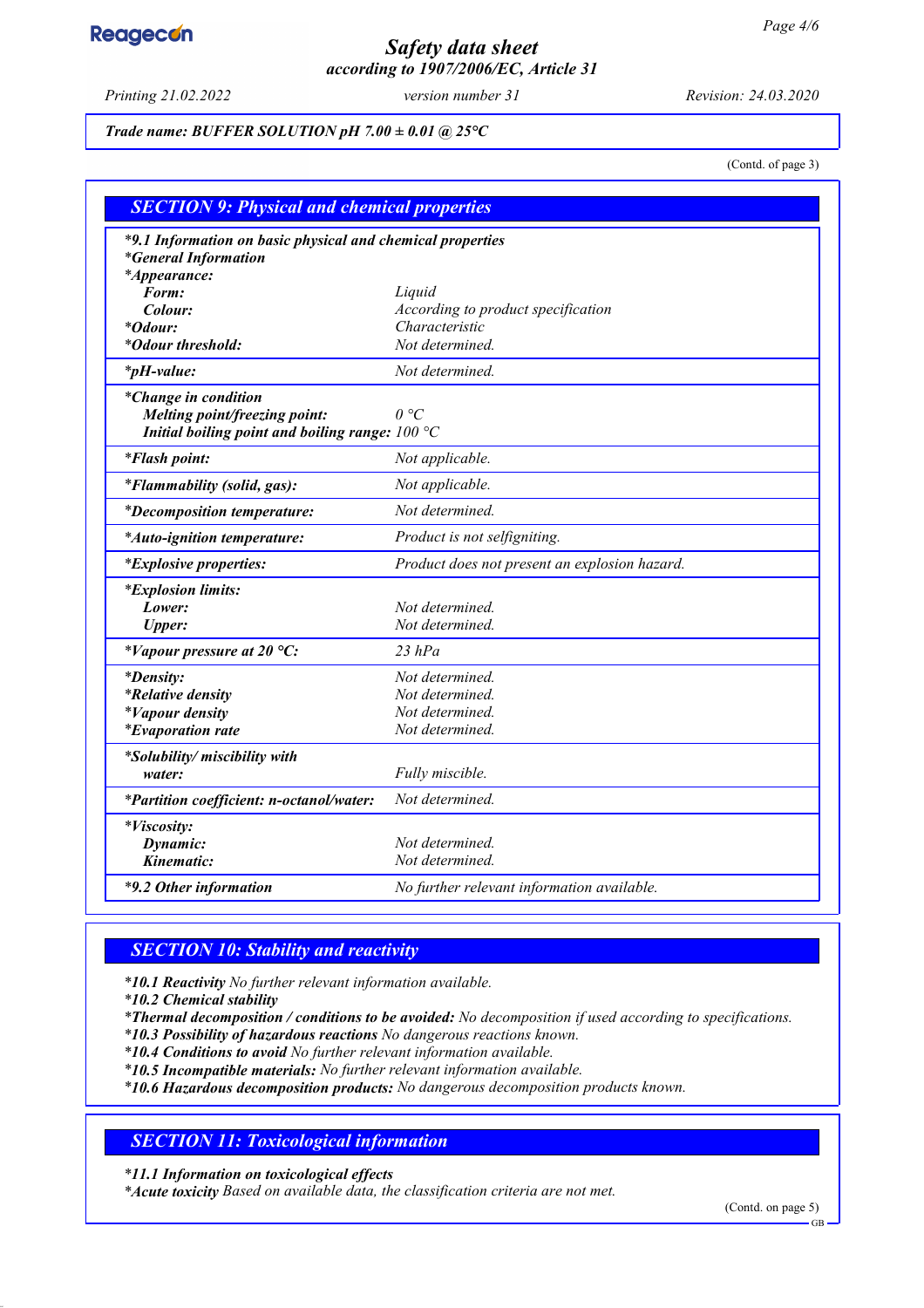

# *Safety data sheet according to 1907/2006/EC, Article 31*

*Printing 21.02.2022 version number 31 Revision: 24.03.2020*

(Contd. of page 4)

*Trade name: BUFFER SOLUTION pH 7.00 ± 0.01 @ 25°C*

*\* Primary irritant effect:*

*\* Skin corrosion/irritation Based on available data, the classification criteria are not met.*

*\* Serious eye damage/irritation Based on available data, the classification criteria are not met.*

*\* Respiratory or skin sensitisation Based on available data, the classification criteria are not met.*

*\* Additional toxicological information:*

*\* CMR effects (carcinogenity, mutagenicity and toxicity for reproduction)*

*\* Germ cell mutagenicity Based on available data, the classification criteria are not met.*

*\* Carcinogenicity Based on available data, the classification criteria are not met.*

*\* Reproductive toxicity Based on available data, the classification criteria are not met.*

*\* STOT-single exposure Based on available data, the classification criteria are not met.*

*\* STOT-repeated exposure Based on available data, the classification criteria are not met.*

*\* Aspiration hazard Based on available data, the classification criteria are not met.*

### *SECTION 12: Ecological information*

*\* 12.1 Toxicity*

*\* Aquatic toxicity: No further relevant information available.*

*\* 12.2 Persistence and degradability No further relevant information available.*

*\* 12.3 Bioaccumulative potential No further relevant information available.*

*\* 12.4 Mobility in soil No further relevant information available.*

*\* Additional ecological information:*

*\* General notes:*

*Water hazard class 1 (German Regulation) (Self-assessment): slightly hazardous for water*

*Do not allow undiluted product or large quantities of it to reach ground water, water course or sewage system.*

*\* 12.5 Results of PBT and vPvB assessment*

*\* PBT: Not applicable.*

*\* vPvB: Not applicable.*

*\* 12.6 Other adverse effects No further relevant information available.*

## *SECTION 13: Disposal considerations*

*\* 13.1 Waste treatment methods*

*\* Recommendation Smaller quantities can be disposed of with household waste.*

*\* Uncleaned packaging:*

*\* Recommendation: Disposal must be made according to official regulations.*

*\* Recommended cleansing agents: Water, if necessary together with cleansing agents.*

| $*14.1$ UN-Number                                      |      |  |
|--------------------------------------------------------|------|--|
| *ADR, ADN, IMDG, IATA                                  | Void |  |
| *14.2 UN proper shipping name<br>*ADR, ADN, IMDG, IATA | Void |  |
| *14.3 Transport hazard class(es)                       |      |  |
| *ADR, ADN, IMDG, IATA                                  |      |  |
| <i>*Class</i>                                          | Void |  |
| *14.4 Packing group                                    |      |  |
| *ADR, IMDG, IATA                                       | Void |  |